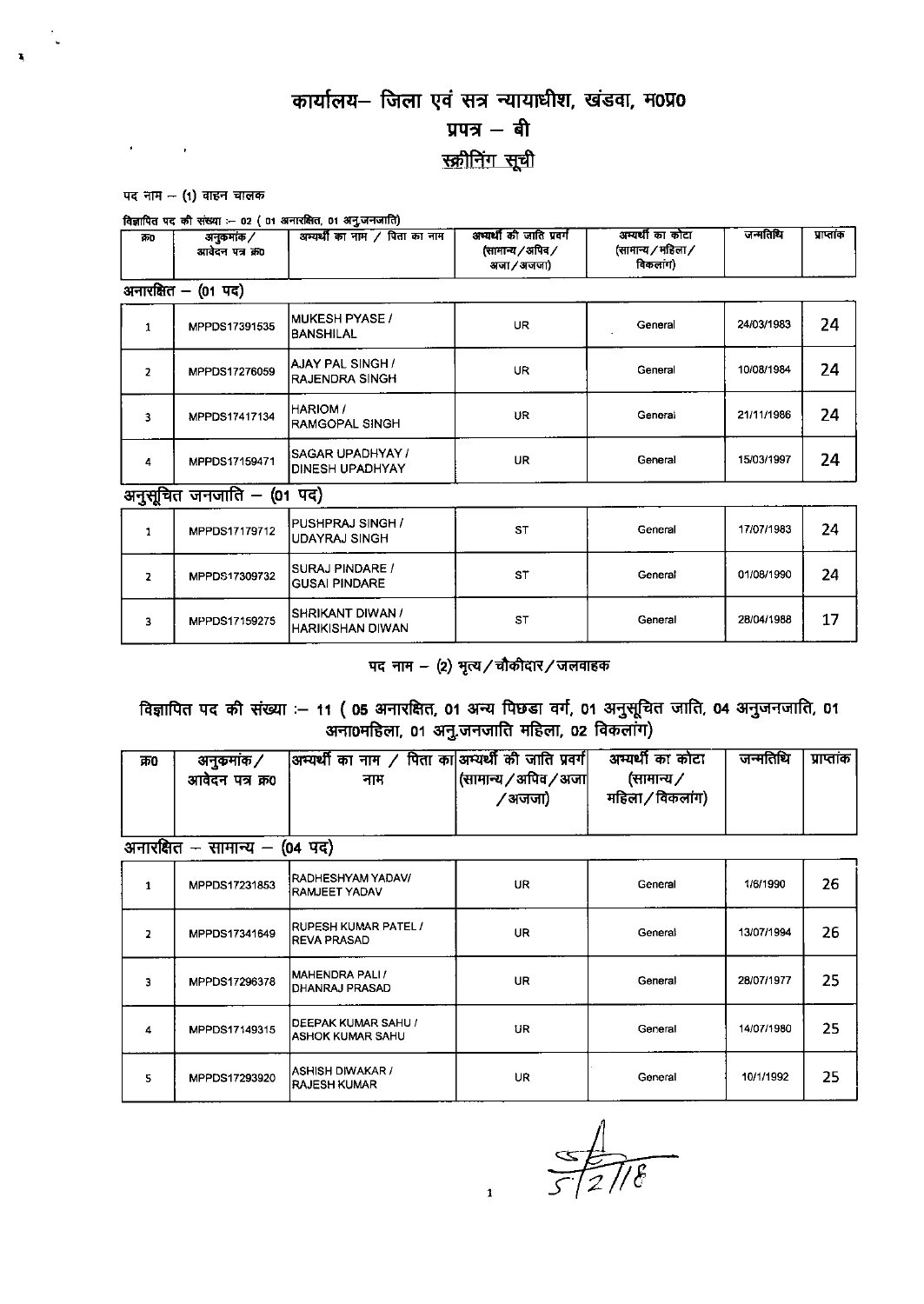| 6                           | MPPDS17233887 | AAFTAB ALI /<br>AYYUB ALI                                   | <b>UR</b> | General | 2/8/1996   | 25 |
|-----------------------------|---------------|-------------------------------------------------------------|-----------|---------|------------|----|
| $\bullet$<br>$\overline{7}$ | MPPDS17133966 | RAJIV /<br><b>JAGDISH</b>                                   | <b>UR</b> | General | 31/12/1978 | 24 |
| 8                           | MPPDS17321248 | <b>PRATHVIRAJ/</b><br><b>RAMESH SAHEBRAV</b><br>NIMBALKAR   | UR.       | General | 23/10/1980 | 24 |
| 9                           | MPPDS17216946 | AKASH SHARMA /<br>HIRA MANI SHARMA                          | UR.       | General | 18/06/1986 | 24 |
| 10                          | MPPDS17421049 | DEEPESH HIRAU /<br><b>TEJLAL HIRAU</b>                      | <b>UR</b> | General | 4/11/1991  | 24 |
| 11                          | MPPDS17129186 | <b>RAJU GEETE /</b><br><b>ASHOK GEETE</b>                   | UR.       | General | 2/2/1992   | 24 |
| 12                          | MPPDS17123515 | ANKIT MAHODAY /<br><b>DEEPAK MAHODAY</b>                    | <b>UR</b> | General | 4/1/1994   | 24 |
| 13                          | MPPDS17126429 | <b>ISHUBHAM SINGH CHOUHAN /</b><br><b>RAJ SINGH CHOUHAN</b> | UR.       | General | 8/3/1996   | 24 |
| 14                          | MPPDS17123716 | MOHAMMAD UMAR FARUKH<br>IMOHAMMAD ARIF                      | UR.       | General | 10/12/1996 | 24 |
| 15                          | MPPDS17161189 | GOVINDA RAGHUWANSHI<br>KANHAIYA LAL<br><b>RAGHUWANSHI</b>   | UR.       | General | 12/10/1997 | 24 |
| 16                          | MPPDS17169109 | GANESH TAWAR /<br><b>MANGUSINGH TAWAR</b>                   | <b>UR</b> | General | 21/06/1998 | 24 |

### $\frac{1}{100}$ अनारक्षित – महिला – (01 पद)

| 1              | MPPDS17466644 | <b>ARCHANA GOUR /</b><br>ILAXMINARAYAN GOUR    | <b>UR</b> | Female | 7/10/1977  | 26 |
|----------------|---------------|------------------------------------------------|-----------|--------|------------|----|
| $\overline{2}$ | MPPDS17173890 | IJYOTSANA MAHAJAN /<br>BALCHANDRA              | <b>UR</b> | Female | 1/7/1982   | 18 |
| 3              | MPPDS17300870 | <b>IRASHIDA BEGUM /</b><br><b>SHAIKH HABIB</b> | UR.       | Female | 3/5/1973   | 17 |
| 4              | MPPDS17269408 | BADLEE TIWARI /<br>IYASHWANT TIWARI            | UR.       | Female | 26/04/1994 | 17 |
| 5.             | MPPDS17247534 | <b> RANI TOMAR /</b><br>INAVAL SINGH TOMAR     | <b>UR</b> | Female | 20/03/1996 | 17 |

## $\frac{1}{\sqrt{3}}$ अन्य पिछड़ा वर्ग – सामान्य – (01 पद)

|   | MPPDS17148759 | UMESH KUMAR PATEL /<br><b>ISURENDRA PATEL</b>     | <b>OBC</b> | General | 15/07/1995 | 25 |
|---|---------------|---------------------------------------------------|------------|---------|------------|----|
| 2 | MPPDS17375255 | IMANISH KUMAR /<br><b>PRABHU LAL</b>              | <b>OBC</b> | General | 5/7/1997   | 25 |
| 3 | MPPDS17350278 | ISHEELA SEN /<br>İLAXMI NARAYAN SEN               | <b>OBC</b> | General | 29/12/1977 | 24 |
| 4 | MPPDS17144871 | <b>IGANESH PRASAD /</b><br><b>IMOTILAL RAJORE</b> | <b>OBC</b> | General | 10/1/1987  | 24 |
| 5 | MPPDS17355743 | IAMIT /<br><b>ISANTOSH</b>                        | <b>OBC</b> | General | 10/7/1992  | 24 |

 $\frac{1}{\sqrt{5}}\frac{1}{2\pi}\frac{1}{8}$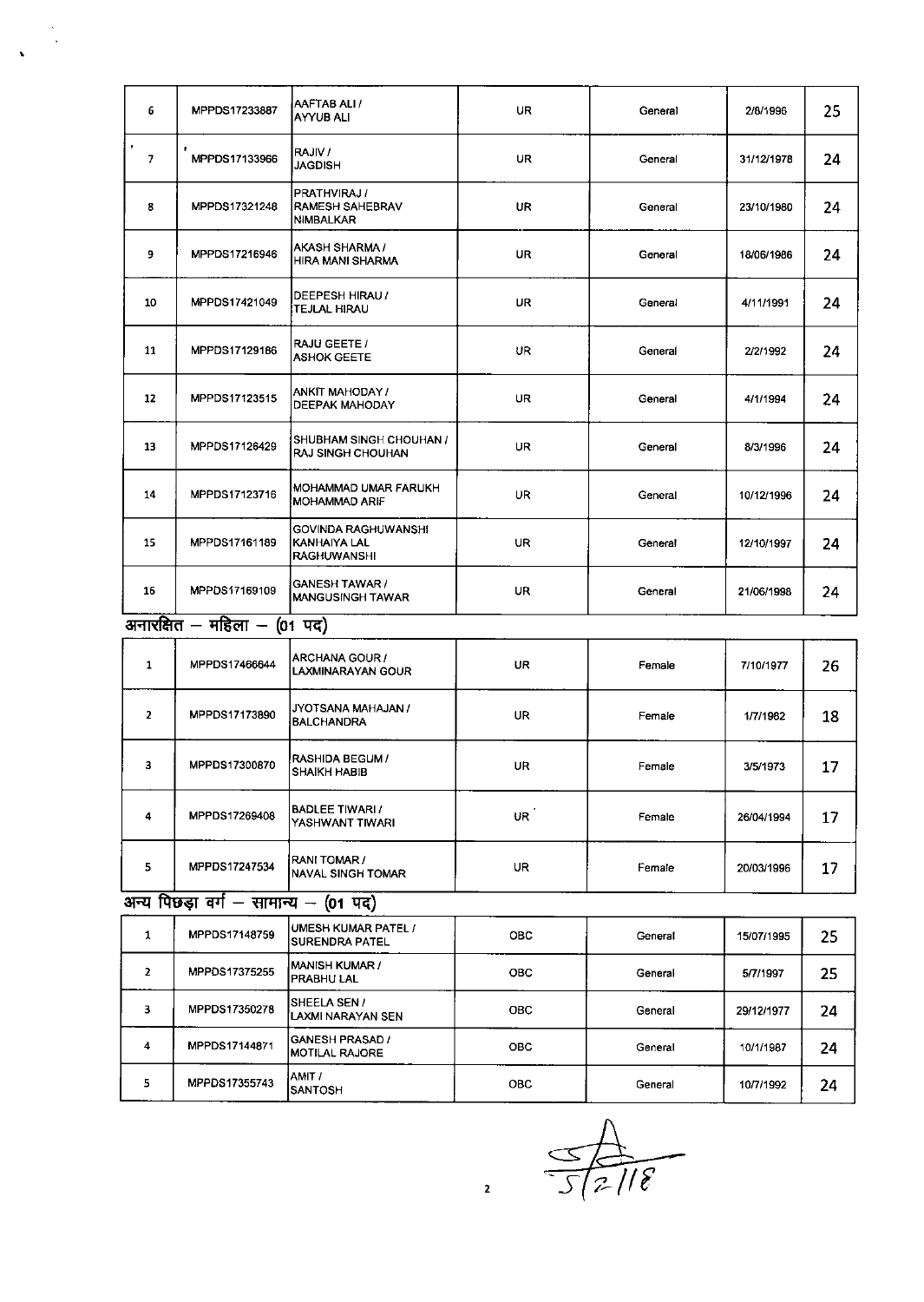|                | अनुसूचित जाति - सामान्य - (01 पद)   |                                               |           |         |            |    |  |  |  |
|----------------|-------------------------------------|-----------------------------------------------|-----------|---------|------------|----|--|--|--|
| $\mathbf{1}$   | MPPDS17220763                       | GAJENDRA /<br>TOTARAM CHOURASIYA              | SC        | General | 17/02/1980 | 25 |  |  |  |
| $\overline{2}$ | MPPDS17367980                       | MUKESH KUMAR DAMADE /<br><b>RAMCHARAN</b>     | SC        | General | 1/7/1993   | 24 |  |  |  |
| 3              | MPPDS17403629                       | SANDEEP SAKET /<br><b>RAMPATI SAKET</b>       | SC        | General | 18/12/1992 | 23 |  |  |  |
|                | अनुसूचित जनजाति - सामान्य - (03 पद) |                                               |           |         |            |    |  |  |  |
| $\mathbf{1}$   | MPPDS17312780                       | MANOJ /<br><b>MANNU</b>                       | <b>ST</b> | General | 28/05/1991 | 24 |  |  |  |
| $\mathbf{z}$   | MPPDS17412651                       | SANTOSH /<br><b>BHAGWAN SINGH</b>             | ST        | General | 12/7/1983  | 21 |  |  |  |
| 3              | MPPDS17236534                       | <b>BHIKAREE /</b><br><b>CHAMPALAL</b>         | ST        | General | 10/5/1984  | 21 |  |  |  |
| 4              | MPPDS17237995                       | VIRENDRA SINGH /<br><b>DHARAM SINGH</b>       | ST        | General | 7/8/1988   | 21 |  |  |  |
| 5              | MPPDS17204229                       | PREMLAL LOBHE /<br><b>BAHADUR SINGH LOBHE</b> | ST        | General | 5/6/1992   | 21 |  |  |  |
| 6              | MPPDS17377621                       | CHANDARSINGH /<br><b>SAKARAM</b>              | <b>ST</b> | General | 1/1/1986   | 20 |  |  |  |
| $\overline{7}$ | MPPDS17275865                       | <b>MANGILAL /</b><br><b>MALSINGH</b>          | ST        | General | 13/12/1986 | 20 |  |  |  |
| 8              | MPPDS17437830                       | MANOJ TAWAR /<br><b>HUKUM</b>                 | ST        | General | 4/10/1987  | 20 |  |  |  |
| 9              | MPPDS17409410                       | PARASRAM JAMBEKAR /<br>KALURAM JAMBEKAR       | ST        | General | 13/05/1989 | 20 |  |  |  |
| 10             | MPPDS17321803                       | MUKESH GAUTAM /<br><b>SEETARAM</b>            | ST        | General | 4/9/1990   | 20 |  |  |  |
| 11             | MPPDS17410804                       | MUKESH /<br>LAXMAN                            | ST        | General | 3/8/1995   | 20 |  |  |  |
| 12             | MPPDS17409270                       | PARVIN KUMAR OJHA /<br><b>DURAGA PASAD</b>    | ST        | General | 9/8/1995   | 20 |  |  |  |
| 13             | MPPDS17406288                       | GANESH/<br><b>TILOKCHAND</b>                  | ST        | General | 29/08/1995 | 20 |  |  |  |

## अनुसूचित जनजाति - महिला - (01 पद)

 $\frac{1}{2}$ 

 $\mathbf{v}$ 

|   | MPPDS17349133 | AASHA /<br> ANIL<br>$\sim 10^{-11}$ | <b>ST</b> | Female | 23/02/1984 | 19 |
|---|---------------|-------------------------------------|-----------|--------|------------|----|
| 2 | MPPDS17428680 | <b>POOJA</b> /<br>IRAMKRISHNA       | <b>ST</b> | Female | 24/06/1992 | 19 |
| 3 | MPPDS17398160 | URMILA /<br><b>NEHRU</b>            | <b>ST</b> | Female | 9/5/1997   | 19 |

 $\frac{4}{\sqrt{5}}$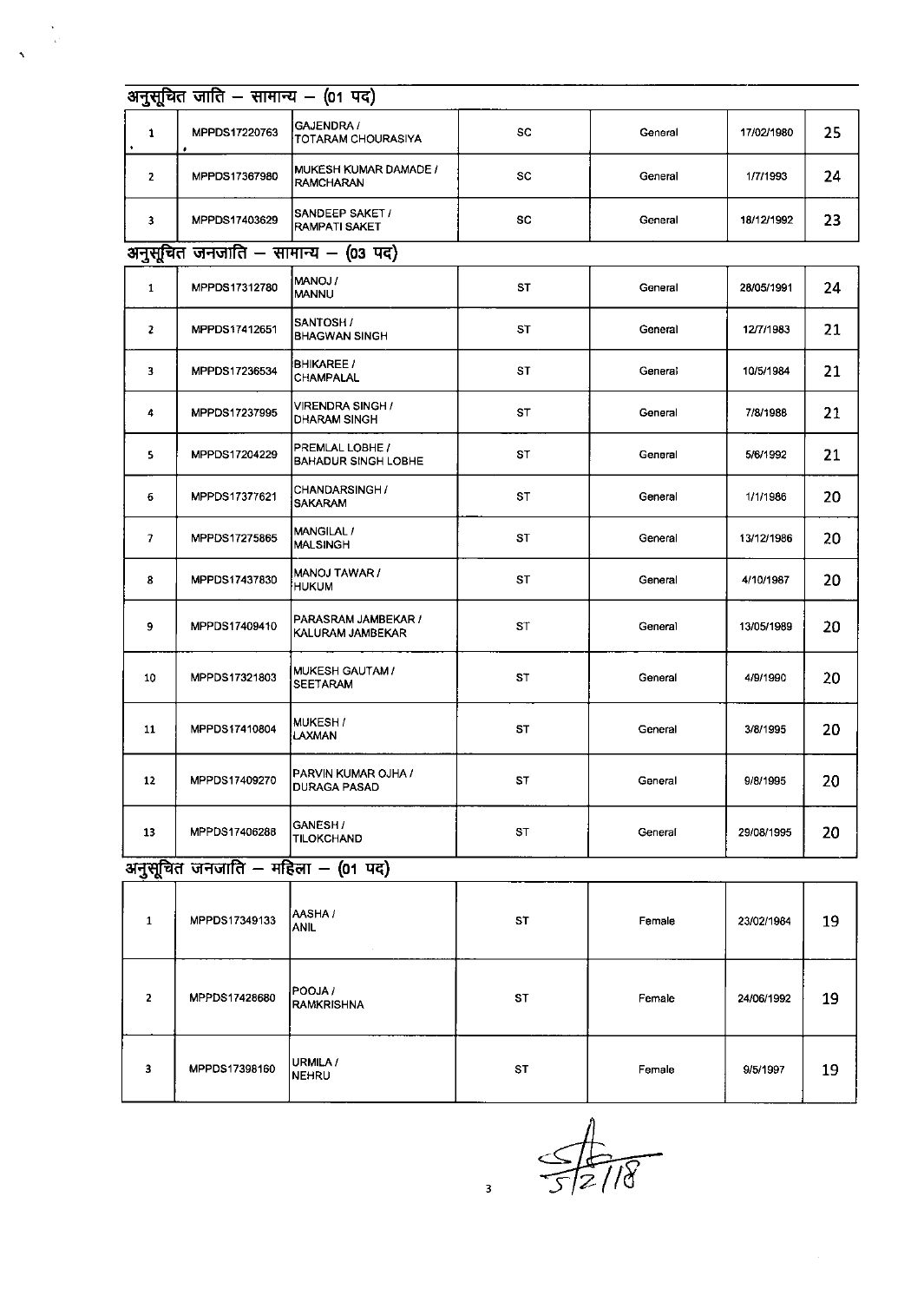|                | कुल रिक्तियों में से अस्थिबाधित निःशक्तजनों के लिए आरक्षित पद (02 पद) |                                                    |            |           |            |    |  |  |
|----------------|-----------------------------------------------------------------------|----------------------------------------------------|------------|-----------|------------|----|--|--|
| $\mathbf{1}$   | MPPDS17363908<br>٠                                                    | <b>INDU KHARTE /</b><br>ISHANTILAL                 | <b>ST</b>  | <b>PH</b> | 18/10/1983 | 24 |  |  |
| $\overline{2}$ | MPPDS17371236                                                         | <b>REEMA KAVDE /</b><br><b>JATANLAL KAVDE</b>      | <b>ST</b>  | <b>PH</b> | 10/6/1990  | 24 |  |  |
| 3              | MPPDS17363610                                                         | <b>JYOTI</b><br><b>AASHARAM</b>                    | <b>ST</b>  | <b>PH</b> | 10/7/1996  | 24 |  |  |
| 4              | MPPDS17472454                                                         | İSATISH RAGHUWANSHI /<br>TIRATH RAGHUWANSHI        | <b>UR</b>  | <b>PH</b> | 28/09/1979 | 22 |  |  |
| 5              | MPPDS17165942                                                         | MAHENDRA SINGH BENAL /<br><b>GATTU SINGH BENAL</b> | <b>ST</b>  | <b>PH</b> | 3/4/1980   | 21 |  |  |
| 6              | MPPDS17233998                                                         | MUKESH SEN/<br><b>RAJENDRA SEN</b>                 | OBC        | <b>PH</b> | 15/03/1985 | 21 |  |  |
| $\overline{ }$ | MPPDS17394297                                                         | <b>SURENDRA /</b><br>SANOHAR                       | <b>UR</b>  | <b>PH</b> | 10/6/1986  | 21 |  |  |
| 8              | MPPDS17107765                                                         | <b>LOKENDRA KUMAR /</b><br><b>GAJANAND</b>         | <b>OBC</b> | <b>PH</b> | 7/8/1987   | 21 |  |  |
| 9              | MPPDS17239649                                                         | <b>GRIBDASH TUDGAM /</b><br>IMANGTA TUDGAM         | <b>ST</b>  | <b>PH</b> | 8/1/1997   | 21 |  |  |

## पद नाम - (3) माली

विज्ञापित पद की संख्या :- 01 (01 अन्य पिछड़ा वर्ग)

| क0                       | अनकमांक ⁄<br>आवेदन पत्र क्र0 | अम्यर्थी का नाम / पिता का अम्यर्थी की जाति प्रवर्ग <br>नाम | ∕ अजजा)    | अम्यर्थी का कोटा<br>(सामान्य / अपिव / अजा  (सामान्य / महिला / विक<br>लांग) | जन्मतिथि   | प्राप्तांक |
|--------------------------|------------------------------|------------------------------------------------------------|------------|----------------------------------------------------------------------------|------------|------------|
| 1                        | MPPDS17336382                | GANESH LODHE /<br><b>TUKARAM</b>                           | OBC        | General                                                                    | 21/11/1994 | 24         |
| $\overline{\phantom{a}}$ | MPPDS17152293                | PAWAN KUMAR SAINI /<br><b>VISHNO PRASAD SAINI</b>          | ОВС        | General                                                                    | 24/04/1978 | 20         |
| 3                        | MPPDS17282164                | <b>KAMLESH SATPUTE /</b><br><b>GANPAT SATPUTE</b>          | <b>OBC</b> | General                                                                    | 15/01/1989 | 20         |

पद नाम  $-$  (4) स्वीपर

### विज्ञापित पद की संख्या :- 03 (02 अनारक्षित, 01 अनु.जाति)

| क्र0     | अनकमांक ⁄<br>आवेदन पत्र क्र0 | अभ्यर्थी का नाम / पिता का अभ्यर्थी की जाति प्रवर्ग  अभ्यर्थी का कोटा<br>नाम | ′अजजा) | (सामान्य / अपिव / अजा  (सामान्य / महिला / विक <br>लाग) | जन्मतिथि | प्राप्तांक |
|----------|------------------------------|-----------------------------------------------------------------------------|--------|--------------------------------------------------------|----------|------------|
| -------- | ------                       | $\sim$ $\sim$                                                               |        |                                                        |          |            |

अनारक्षित– सामान्य – (02 पद)

| MPPDS17206193 | <b>IROHIT GOHAR /</b><br><b>IPARASRAM GOHAR</b>             | UR | General | 10/03/1996 | つら |
|---------------|-------------------------------------------------------------|----|---------|------------|----|
| MPPDS17426441 | <b>IDHIRAJ MEGHARAJ BAMNET /</b><br><b>IMEGHARAJ BAMNET</b> | UR | General | 09/05/1988 |    |

 $\overline{\mathcal{E}}$